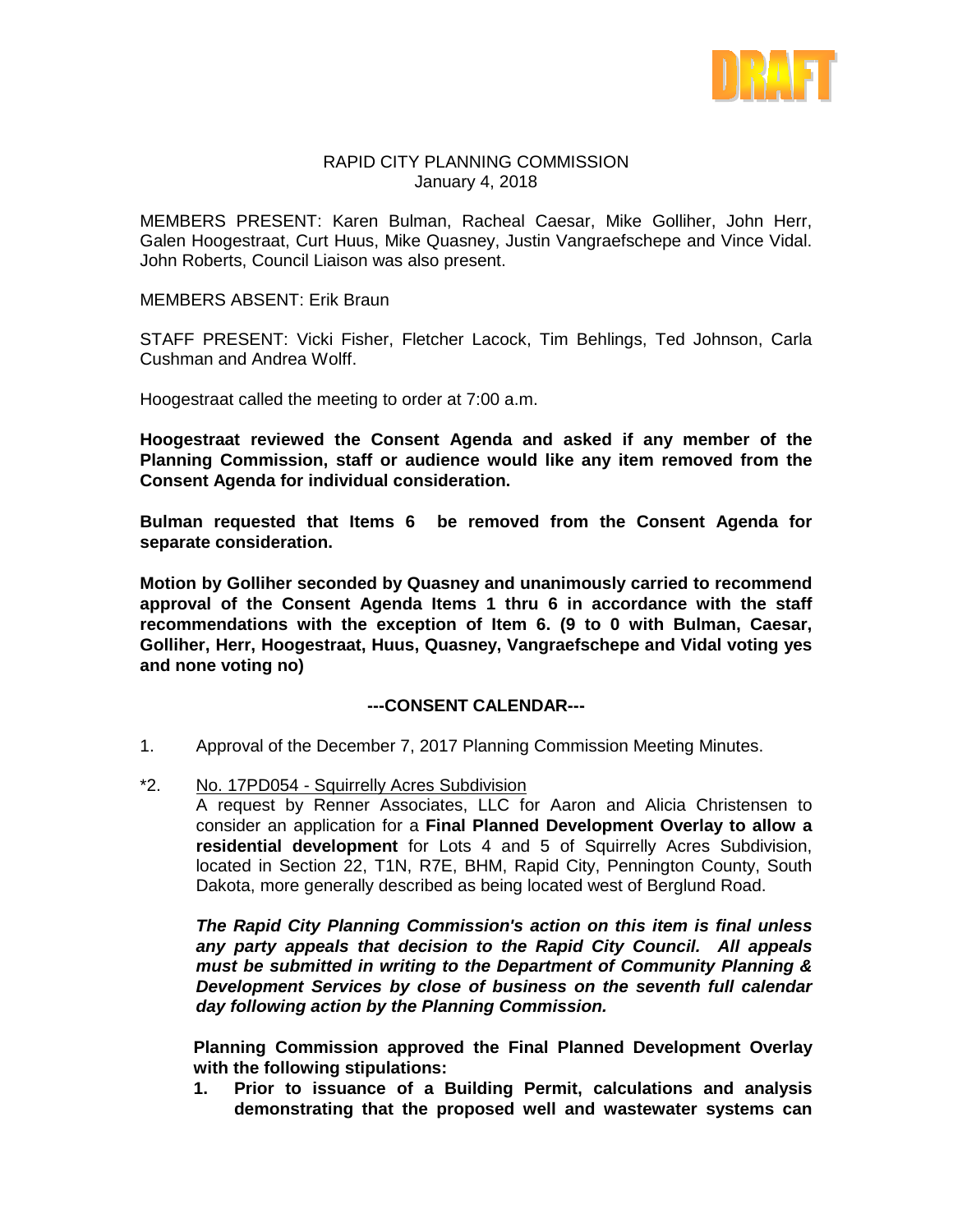

**service the property shall be submitted for review and approval. In addition, an on-site wastewater permit shall be obtained;**

- **2. Prior to issuance of a Building Permit, the applicant shall coordinate with the Rapid City Fire Department to ensure that the Survivable Space Initiative Guidelines are being met; and,**
- **3. The Final Planned Development Overlay shall allow for single-family dwellings. Any change in use that is a permitted use in the Park Forest District in compliance with the Parking Ordinance shall require a building permit. Any change in use that is a Conditional Use in the Park Forest District shall require the review and approval of a Major Amendment to the Planned Development.**
- 3. No. 17PL132 Eastbrooke Subdivision

A request by KTM Design Solutions, Inc. for Moller's Limited Partnership to consider an application for a **Preliminary Subdivision Plan** for proposed Lots 3A, 3B and 3C, legally described as formerly Lot 3 of Eastbrooke Subdivision being Lots 1-21, and vacated alley of Block 1 of Brennan and Sweeney Addition, Lot 1 of Eastbrooke Subdivision, a portion of the south half of vacated St. Louis Street, a portion of the east 10' of vacated Racine Street, and Tract B of the SE1/4 of the SW1/4 of Section 31; all located in SE1/4 of the SW1/4 of Section 31, T2N, R8E, and the NE1/4 of the NW1/4 of Section 6, T2N, R8E, B.H.M., City of Rapid City, Pennington County, South Dakota, more generally described as being located northwest of the intersection of Omaha Street and Lacrosse Street.

**Planning Commission recommended that the Preliminary Subdivision Plan be approved with the following stipulations:** 

- **1. Upon submittal of a Development Engineering Plan application, the redline comments noted on the preliminary site plan shall be addressed. In addition, the redline comments shall be returned with the Development Engineering Plan application;**
- **2. Prior to approval of the Development Engineering Plan application, submitted engineering reports required for construction approval shall be accepted and agreements required for construction approval shall be executed if subdivision improvements are required. In addition, permits required for construction shall be approved and issued and construction plans shall be accepted in accordance with the Infrastructure Design Criteria Manual. All final engineering reports shall be signed and sealed by a Professional Engineer and contain a Certification Statement of Conformance with City Standards as required by the Infrastructure Design Criteria Manual;**
- **3. Upon submittal of a Development Engineering Plan application, construction plans for La Crosse Street and E. Omaha Street shall be submitted for review and approval showing the construction of a second water main along both streets or an Exception shall be obtained. If an Exception is obtained, a copy of the approved document shall be submitted with the Development Engineering Plan**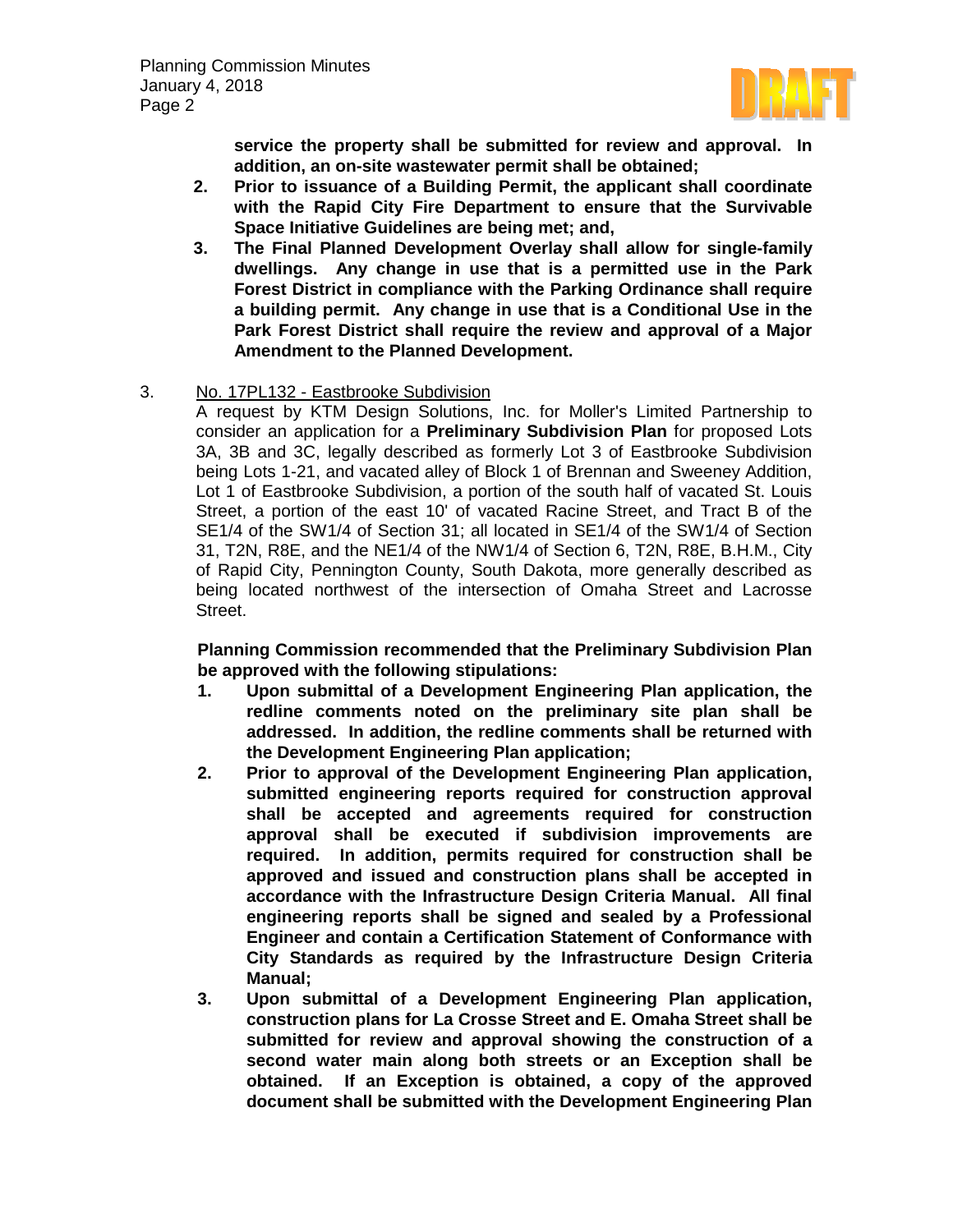Planning Commission Minutes January 4, 2018 Page 3



**application;** 

- **4. Upon submittal of a Development Engineering Plan application, construction plans for Racine Street shall be submitted for review and approval showing the dedication of an additional 5 foot of rightof-way with an additional 5 feet (10 feet total) for the first 200 feet extending north from E. Omaha Street. In addition, the construction plans shall show the construction of a minimum 26 foot wide paved surface, curb, gutter, sidewalk, street light conduit, water and sewer or an Exception shall be obtained. If an Exception is obtained a copy of the approved document shall be submitted with the Development Engineering Plan application;**
- **5. Upon submittal of a Development Engineering Plan application, water plans and analysis prepared by a Registered Professional Engineer shall be submitted for review and approval in accordance with the Infrastructure Design Criteria Manual. The design report shall demonstrate that the water service is adequate to meet estimated domestic flows and required fire flows to support the proposed development;**
- **6. Upon submittal of a Development Engineering Plan application, a sewer design report prepared by a Registered Professional Engineer as per the Infrastructure Design Criteria Manual shall be submitted for review and approval. The design report shall demonstrate that the sanitary sewer capacity is adequate to meet estimated flows and provide sufficient system capacity in conformance with the Infrastructure Design Criteria Manual;**
- **7. Upon submittal of a Development Engineering Plan application, a drainage plan and report prepared by a Registered Professional Engineer as per the Infrastructure Design Criteria Manual and the Rapid City Municipal Code shall be submitted for review and approval for the proposed subdivision improvements. The drainage report shall address storm water quantity control and storm water quality treatment. In addition, easements shall be provided as needed;**
- **8. Prior to approval of the Development Engineering Plan application, a Development Agreement shall be entered into with the City for all public improvements;**
- **9. Upon submittal of a Development Engineering Plan application, a cost estimate of the required subdivision improvements shall be submitted for review and approval;**
- **10. Prior to submittal of a Final Plat application, the plat title shall be revised to show the formerly legal description as "Lot 3 of Eastbrooke Subdivision, located in SE1/4SW1/4 of Section 31, T2N, R8E and the NE1/4NW1/4 of Section 6, T1N, R8E, BHM, City of Rapid City, Pennington County, South Dakota";**
- **11. Upon submittal of a Final Plat application, surety for any required subdivision improvements that have not been completed shall be posted and the subdivision inspection fees shall be paid; and,**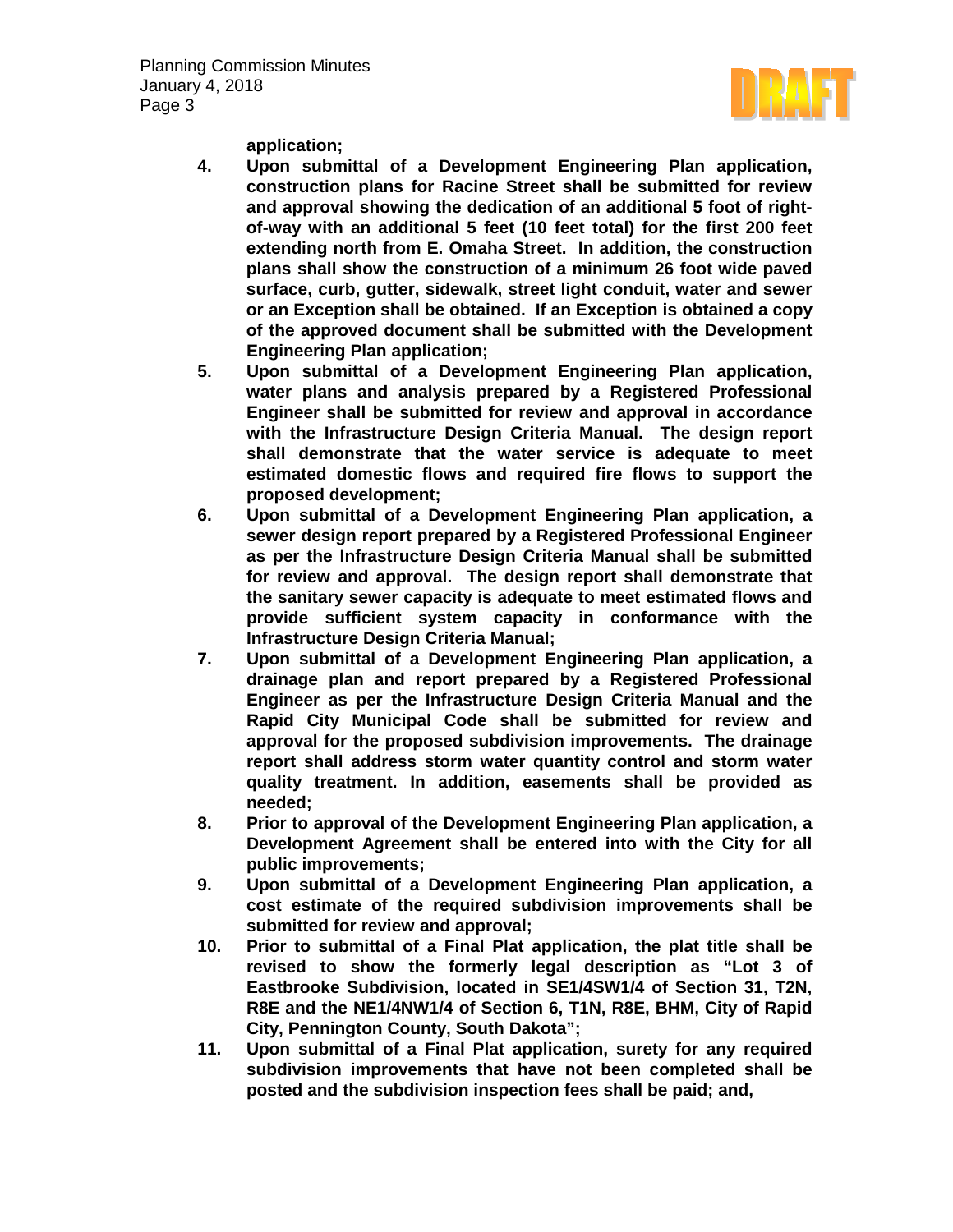

**12. Prior to the City's acceptance of the public improvements, a warranty surety shall be submitted for review and approval as required. In addition, any utilities and drainage proposed outside of the dedicated right-of-way shall be secured within easement(s).**

## 4. No. 17PL133 - Una-Del Acres No. 3

A request by D. C. Scott Surveyors, Inc for Robert T. Sundby to consider an application for a **Preliminary Subdivision Plan** for proposed Lot 1, Lot 2, Lot 3 and Lot 4 of Una-Del Acres No. 3, legally described as Lot A of Lot 11, Lot B of Lot 11 and Lot 12 less Lot H1 thereof of Una-Del Acres No.2, located in the NE1/4 of the SE1/4 of Section 21, T1N, R7E, HM, Rapid City, Pennington County, South Dakota, more generally described as being located southwest corner of the Sheridan Lake Road and Wildwood Drive intersection.

# **Staff recommends that the Preliminary Subdivision Plan be approved with the following stipulations:**

- **1. Upon submittal of a Development Engineering Plan application, the construction plan and plat redline comments shall be addressed. In addition, the redline comments shall be returned with the Development Engineering Plan application. The construction plans shall include water and sewer services to all proposed lots, at a minimum stubbed to the property line;**
- **2. Prior to approval of the Development Engineering Plan application, submitted engineering reports required for construction approval shall be accepted and agreements required for construction approval shall be executed if subdivision improvements are required. In addition, permits required for construction shall be approved and issued and construction plans shall be accepted in accordance with the Infrastructure Design Criteria Manual. All final engineering reports shall be signed and sealed by a Professional Engineer and contain a Certification Statement of Conformance with City Standards as required by the Infrastructure Design Criteria Manual;**
- **3. Upon submittal of a Development Engineering Plan application, construction plans for the proposed private access and utility easement shall be submitted for review and approval showing the easement with a minimum width of 50 feet and constructed with a minimum 24 foot wide paved surface, curb, gutter, sidewalk, street light conduit, water and sewer. In addition, a cul-de-sac bulb shall be provided and located in a minimum 104 foot diameter right-ofway with a minimum 84 foot diameter paved surface or an Exception shall be obtained. If an Exception is obtained a copy of the approved document shall be submitted with the Development Engineering Plan application;**
- **4. Upon submittal of a Development Engineering Plan application, construction plans for Wildwood Drive shall be submitted for review and approval showing the dedication of one additional foot of rightof-way with an additional five feet of right-of-way for a total of six**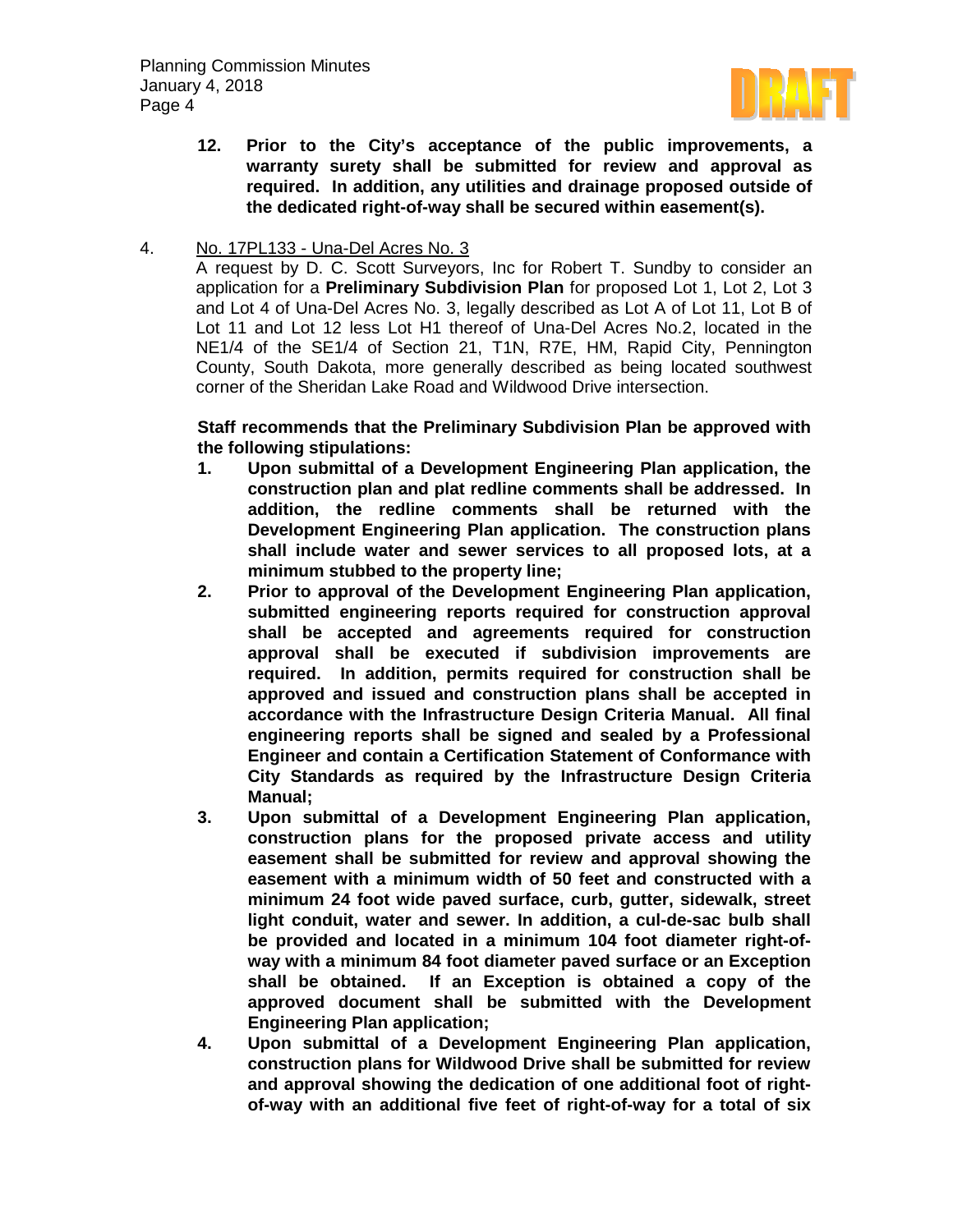

**feet the first 200 feet extending west from Sheridan Lake. In addition, construction plans shall be submitted showing the construction of one additional foot of pavement and street light conduit or an Exception shall be obtained. If an Exception is obtained, a copy of the approved Exception shall be submitted with the Development Engineering Plan application;** 

- **5. Upon submittal of a Development Engineering Plan application, provide water quality test results for the two existing wells. If the test results show that either existing well does not meet minimum standards, the existing homes shall connect to City water prior to submittal of a Final Plat application. In addition, easements shall be provided as needed;**
- **6. Upon submittal of a Development Engineering Plan application, construction plans shall be submitted for review and approval showing that the two existing on-site wastewater systems are being abandoned as per City Ordinance and the connection of the existing and proposed homes to public sewer. Easements shall also be provided as needed;**
- **7. Upon submittal of a Development Engineering Plan application, a drainage plan and report prepared by a Registered Professional Engineer as per the Infrastructure Design Criteria Manual and the Rapid City Municipal Code shall be submitted for review and approval for the proposed subdivision improvements. The drainage report shall address storm water quantity control and storm water quality treatment. In addition, easements shall be provided as needed;**
- **8. Prior to approval of the Development Engineering Plan application, a Development Agreement shall be entered into with the City for all public improvements;**
- **9. Upon submittal of a Development Engineering Plan application, a cost estimate of the required subdivision improvements shall be submitted for review and approval;**
- **10. Prior to submittal of a Final Plat application, the plat document shall be revised to show the Certificate of Ownership as "Wind River LLC";**
- **11. Upon submittal of a Final Plat application, surety for any required subdivision improvements that have not been completed shall be posted and the subdivision inspection fees shall be paid;**
- **12. Prior to the City's acceptance of the public improvements, a warranty surety shall be submitted for review and approval as required. In addition, any utilities and drainage proposed outside of the dedicated right-of-way shall be secured within easement(s); and,**
- **13. Upon submittal of a Final Plat application, a Road Maintenance Agreement for the proposed private access and utility easement shall be submitted for recoding at the Register of Deed's Office.**

<sup>5.</sup> No. 17PL134 - Prairiefire Subdivision A request by Stuart Martin for Prairie Valley Development Company, LLC to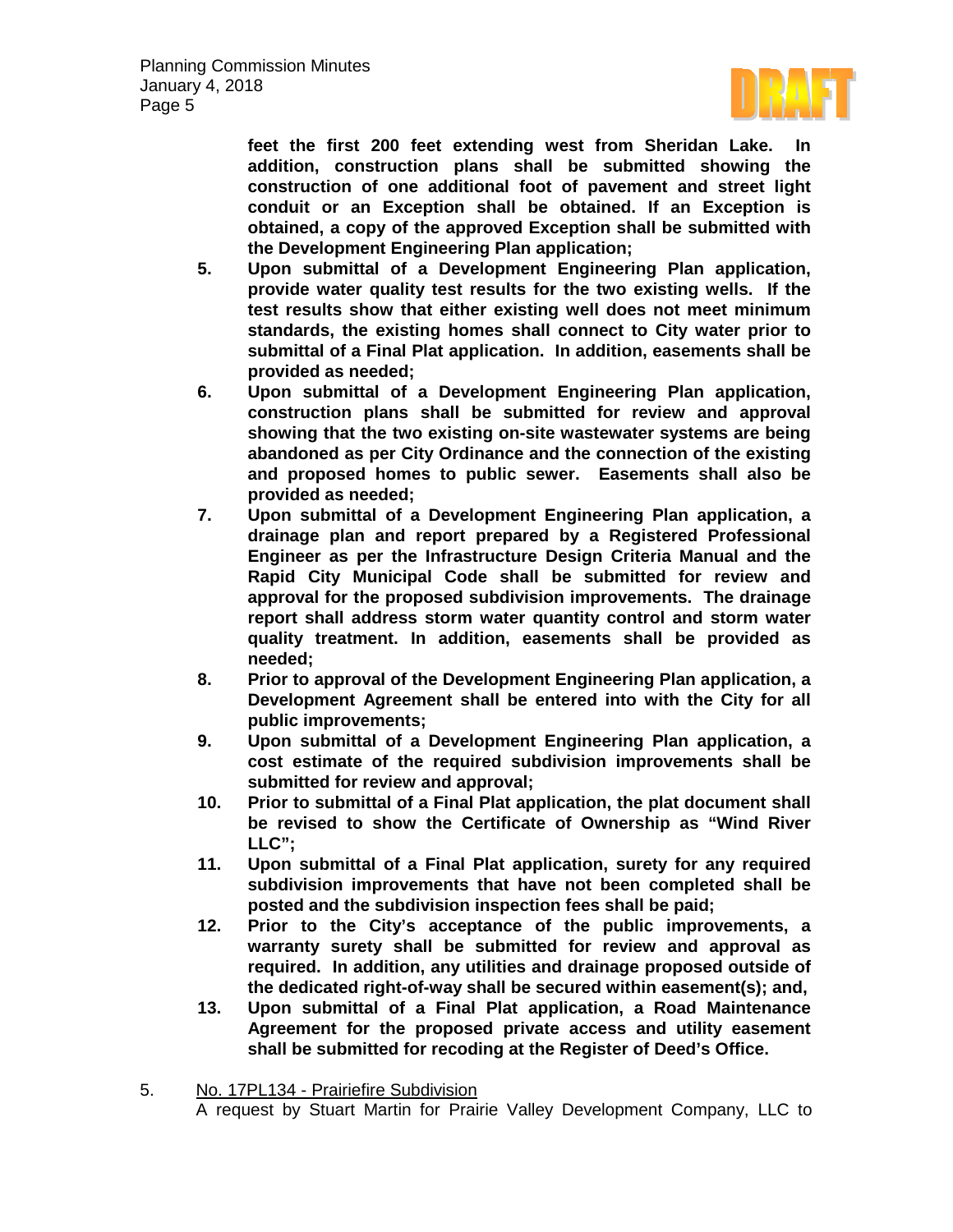

consider an application for a **Preliminary Subdivision Plan** for proposed Lots 11 thru 19 of Block 4, Lots 2 thru 19 of Block 5, Lots 2 thru 9 of Block 6 and Lots 5 thru 9 of Block 7 of Prairiefire Subdivision, legally described as a portion of the unplatted portion of the NE1/4 of Section 26, located in the NE1/4 of Section 26, T1N, R8E, BHM, Rapid City, South Dakota, more generally described as being located southwest of the intersection of Anderson Ranch Road and Winton Street.

**Planning Commission recommended that the Preliminary Subdivision Plan be approved with the following stipulations:**

- **1. Upon submittal of a Development Engineering Plan application, the construction plans shall be revised to current City Criteria and Standard Specifications, including urban street sections. In addition, the plat document shall be revised to show the correct Certificates for a Final Plat;**
- **2. Upon submittal of a Development Engineering Plan application, construction plans for Anderson Road shall be submitted for review and approval showing the dedication of one additional foot of rightof-way and the construction of 12 additional feet of pavement, curb, gutter and sidewalk or an Exception shall be obtained. If an Exception is obtained, a copy of the approved Exception shall be submitted with the Development Engineering Plan application;**
- **3. Upon submittal of a Development Engineering Plan application, construction plans for Receda Street, Albelia Street and Mondo Street shall be submitted for review and approval showing the streets located in a 52 foot wide right-of-way and constructed with a minimum 26 foot wide paved surface, curb, gutter, sidewalk, street light conduit, water and sewer or an Exception shall be obtained. If an Exception is obtained, a copy of the approved Exception shall be submitted with the Development Engineering Plan application;**
- **4. Upon submittal of a Development Engineering Plan application, water plans and analysis prepared by a Registered Professional Engineer shall be submitted for review and approval in accordance with the Infrastructure Design Criteria Manual. The design report shall demonstrate that the water service is adequate to meet estimated domestic flows and required fire flows to support the proposed development;**
- **5. Upon submittal of a Development Engineering Plan application, a sewer design report prepared by a Registered Professional Engineer as per the Infrastructure Design Criteria Manual shall be submitted for review and approval. The design report shall demonstrate that the sanitary sewer capacity is adequate to meet estimated flows and provide sufficient system capacity in conformance with the Infrastructure Design Criteria Manual;**
- **6. Upon submittal of a Development Engineering Plan application, a drainage plan and report prepared by a Registered Professional Engineer as per the Infrastructure Design Criteria Manual and the Rapid City Municipal Code shall be submitted for review and approval**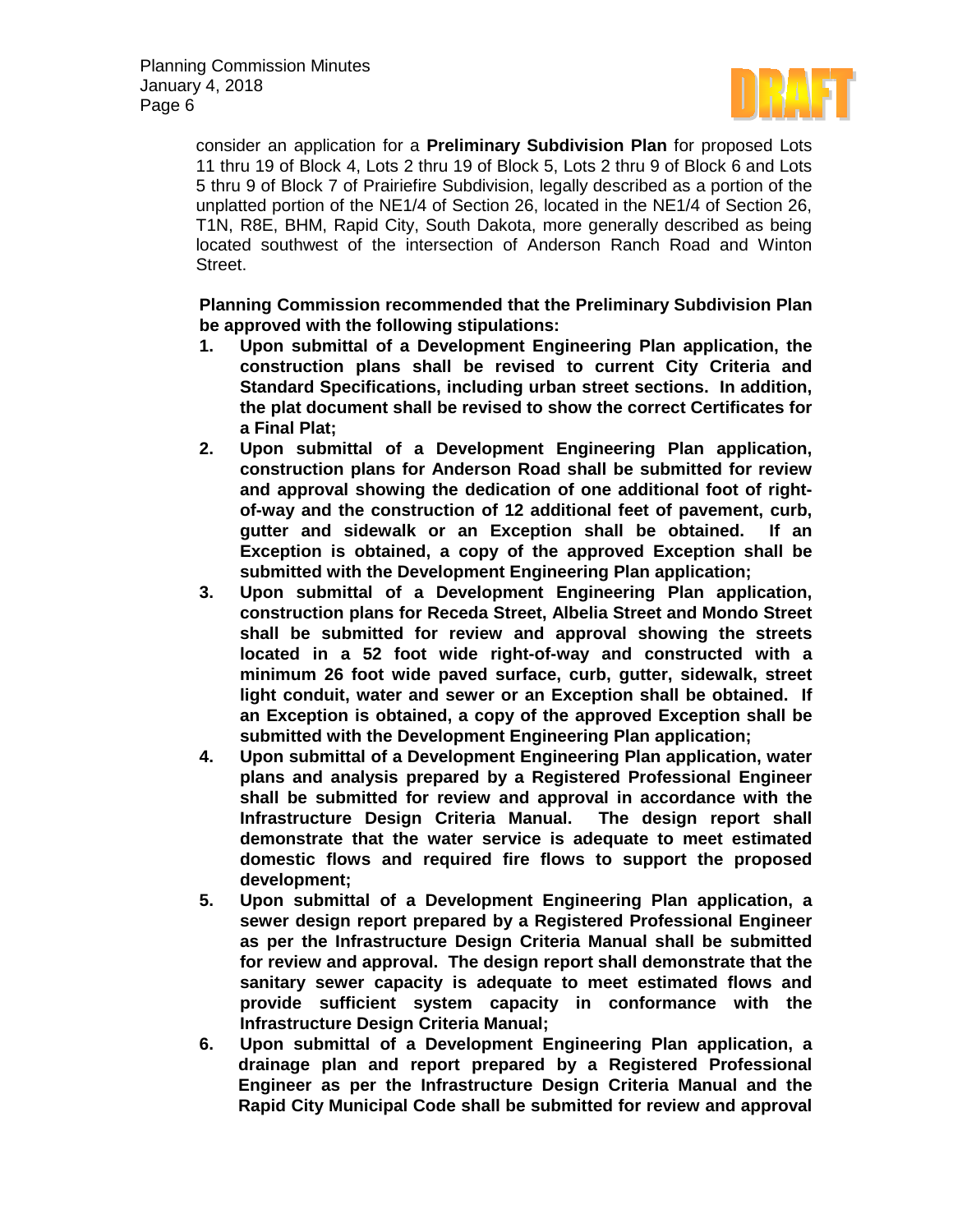

**for the proposed subdivision improvements. The drainage report shall address storm water quantity control and storm water quality treatment. Prior to submittal of a Final Plat application, a covenant agreement shall be provided identifying maintenance and ownership of any proposed drainage elements. In addition a Major Drainage Easement shall be dedicated for any proposed drainage improvements;**

- **7. Prior to approval of the Development Engineering Plan application, submitted engineering reports required for construction approval shall be accepted and agreements required for construction approval shall be executed if subdivision improvements are required. In addition, permits required for construction shall be approved and issued and construction plans shall be accepted in accordance with the Infrastructure Design Criteria Manual. All final engineering reports shall be signed and sealed by a Professional Engineer and contain a Certification Statement of Conformance with City Standards as required by the Infrastructure Design Criteria Manual;**
- **8. Prior to approval of the Development Engineering Plan application, a Development Agreement shall be entered into with the City for all public improvements, if applicable;**
- **9. Upon submittal of a Development Engineering Plan application, a cost estimate of the required subdivision improvements shall be submitted for review and approval;**
- **10. Prior to submittal of a Final Plat application, the Office of Register of Deeds Certificate shall be revised replacing the proposed "Book and Page" with a "Document #"';**
- **11. Upon submittal of a Final Plat application, surety for any required subdivision improvements that have not been completed shall be posted and the subdivision inspection fees shall be paid; and,**
- **12. Prior to the City's acceptance of the public improvements, a warranty surety shall be submitted for review and approval as required. In addition, any utilities and drainage proposed outside of the dedicated right-of-way shall be secured within easement(s).**

# **---END OF CONSENT CALENDAR---**

# 6. No. 17PL137 - Park Hill Subdivision No. 7

A request by Sperlich Consulting, Inc for Park Hill Development, Inc. to consider an application for a **Preliminary Subdivision Plan** for Tract 1 and Lots 1 thru 11 of Block 1, Lots 1 thru 17 of Block 2 of Park Hill Subdivision No. 7, legally described as a portion of unplatted balance of the N1/2 of the NE1/4 of the SE1/4 and a portion of the unplatted balance of the SE1/4 of the NE1/4, less right-of-way located in Section 7, T1N, R8E, BHM, Rapid City, Pennington County, South Dakota, more generally described as being located northwest of the intersection of Sydney Drive and Bridge View Drive.

In response to questions from Bulman regarding the zoning of right-of-way and stability of the soil, Fisher confirmed that by City of Rapid City Municipal Code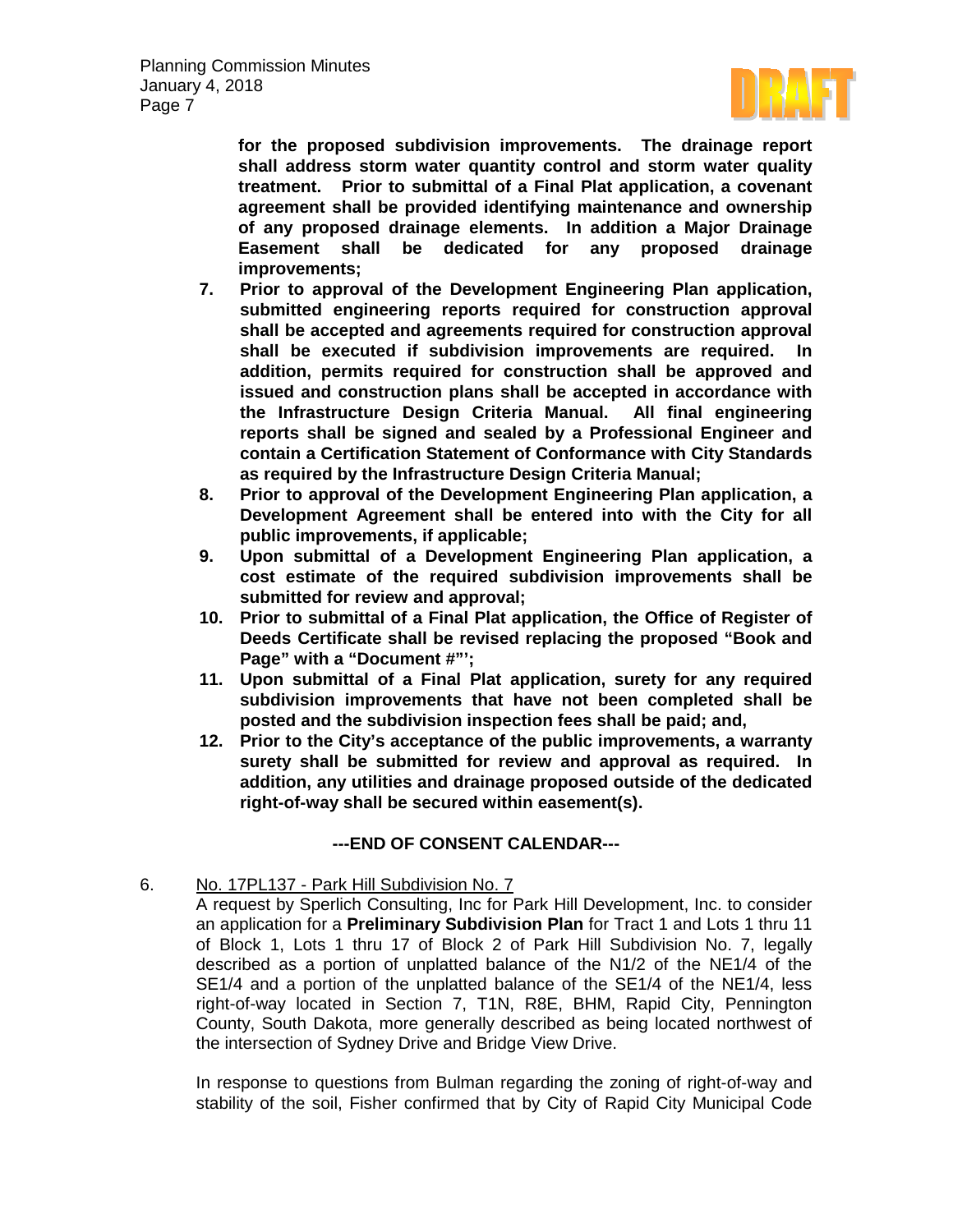

right-of-way is zoned the same as the adjacent property to the middle of the right-of-way. Johnson clarified that soil and stability reports, as part of the geotechnical information, are requirements for receiving a building permit.

**Caesar moved, Huus seconded and the Planning Commission recommended that the Preliminary Subdivision Plan be approved with the following stipulations:**

- **1. Upon submittal of a Development Engineering Plan application, the construction plans shall be revised to current City Criteria and Standard Specifications, including urban street sections. In addition, the plat document shall be revised to show the correct Certificates for a Final Plat;**
- **2. Upon submittal of a Development Engineering Plan application, construction plans for Anderson Road shall be submitted for review and approval showing the dedication of one additional foot of right-ofway and the construction of 12 additional feet of pavement, curb, gutter and sidewalk or an Exception shall be obtained. If an Exception is obtained, a copy of the approved Exception shall be submitted with the Development Engineering Plan application;**
- **3. Upon submittal of a Development Engineering Plan application, construction plans for Receda Street, Albelia Street and Mondo Street shall be submitted for review and approval showing the streets located in a 52 foot wide right-of-way and constructed with a minimum 26 foot wide paved surface, curb, gutter, sidewalk, street light conduit, water and sewer or an Exception shall be obtained. If an Exception is obtained, a copy of the approved Exception shall be submitted with the Development Engineering Plan application;**
- **4. Upon submittal of a Development Engineering Plan application, water plans and analysis prepared by a Registered Professional Engineer shall be submitted for review and approval in accordance with the Infrastructure Design Criteria Manual. The design report shall demonstrate that the water service is adequate to meet estimated domestic flows and required fire flows to support the proposed development;**
- **5. Upon submittal of a Development Engineering Plan application, a sewer design report prepared by a Registered Professional Engineer as per the Infrastructure Design Criteria Manual shall be submitted for review and approval. The design report shall demonstrate that the sanitary sewer capacity is adequate to meet estimated flows and provide sufficient system capacity in conformance with the Infrastructure Design Criteria Manual;**
- **6. Upon submittal of a Development Engineering Plan application, a drainage plan and report prepared by a Registered Professional Engineer as per the Infrastructure Design Criteria Manual and the Rapid City Municipal Code shall be submitted for review and approval for the proposed subdivision improvements. The drainage report shall address storm water quantity control and storm water quality treatment. Prior to submittal of a Final Plat application, a covenant**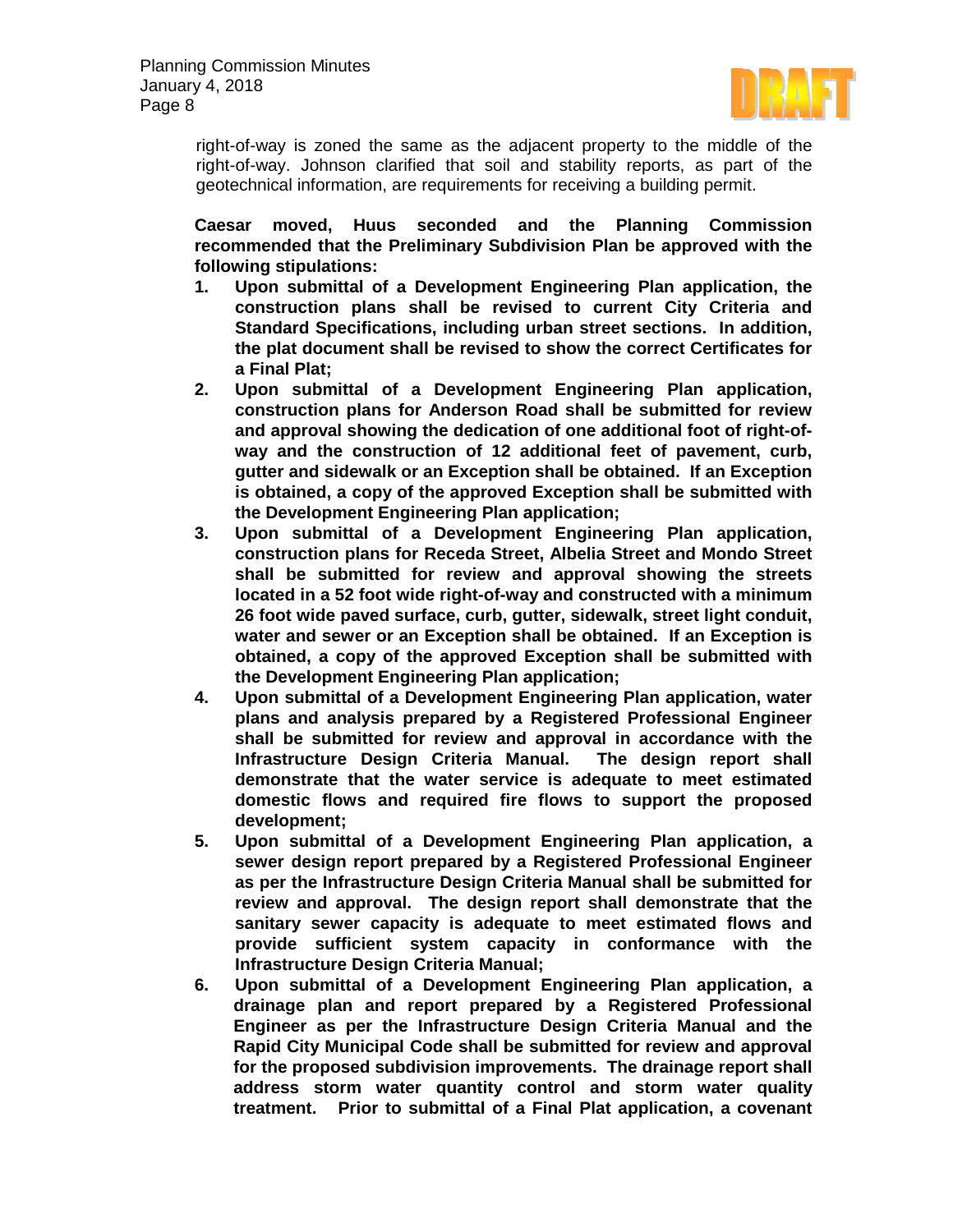

**agreement shall be provided identifying maintenance and ownership of any proposed drainage elements. In addition a Major Drainage Easement shall be dedicated for any proposed drainage improvements;**

- **7. Prior to approval of the Development Engineering Plan application, submitted engineering reports required for construction approval shall be accepted and agreements required for construction approval shall be executed if subdivision improvements are required. In addition, permits required for construction shall be approved and issued and construction plans shall be accepted in accordance with the Infrastructure Design Criteria Manual. All final engineering reports shall be signed and sealed by a Professional Engineer and contain a Certification Statement of Conformance with City Standards as required by the Infrastructure Design Criteria Manual;**
- **8. Prior to approval of the Development Engineering Plan application, a Development Agreement shall be entered into with the City for all public improvements, if applicable;**
- **9. Upon submittal of a Development Engineering Plan application, a cost estimate of the required subdivision improvements shall be submitted for review and approval;**
- **10. Prior to submittal of a Final Plat application, the Office of Register of Deeds Certificate shall be revised replacing the proposed "Book and Page" with a "Document #"';**
- **11. Upon submittal of a Final Plat application, surety for any required subdivision improvements that have not been completed shall be posted and the subdivision inspection fees shall be paid; and,**
- **12. Prior to the City's acceptance of the public improvements, a warranty surety shall be submitted for review and approval as required. In addition, any utilities and drainage proposed outside of the dedicated right-of-way shall be secured within easement(s). (9 to 0 with Bulman, Caesar, Golliher, Herr, Hoogestraat, Huus, Quasney, Vangraefschepe and Vidal voting yes and none voting no)**

# **---BEGINNING OF REGULAR AGENDA ITEMS---**

\*7. No. 17PD055 - Copperfield Vistas Subdivision

A request by Renner Associates, LLC for ETC Ventures LLC to consider an application for a **Final Planned Development to allow a single family and townhome residential development** for Government Lot 3; the SE1/4 of the NW1/4 less Copperfield Vistas Subdivision and less right-of-way, located in Section 4, T1N, R8E, BHM, Rapid City, Pennington County, South Dakota, more generally described as being located north of Homestead Street and west of Concourse Drive.

Lacock presented the application and reviewed the associated slides. Lacock addressed the Exception request to reduce the minimum required front yard setback from sub-collector streets for townhome lots from 25 feet to 20 feet noting that this is in character with the general setbacks for non-townhome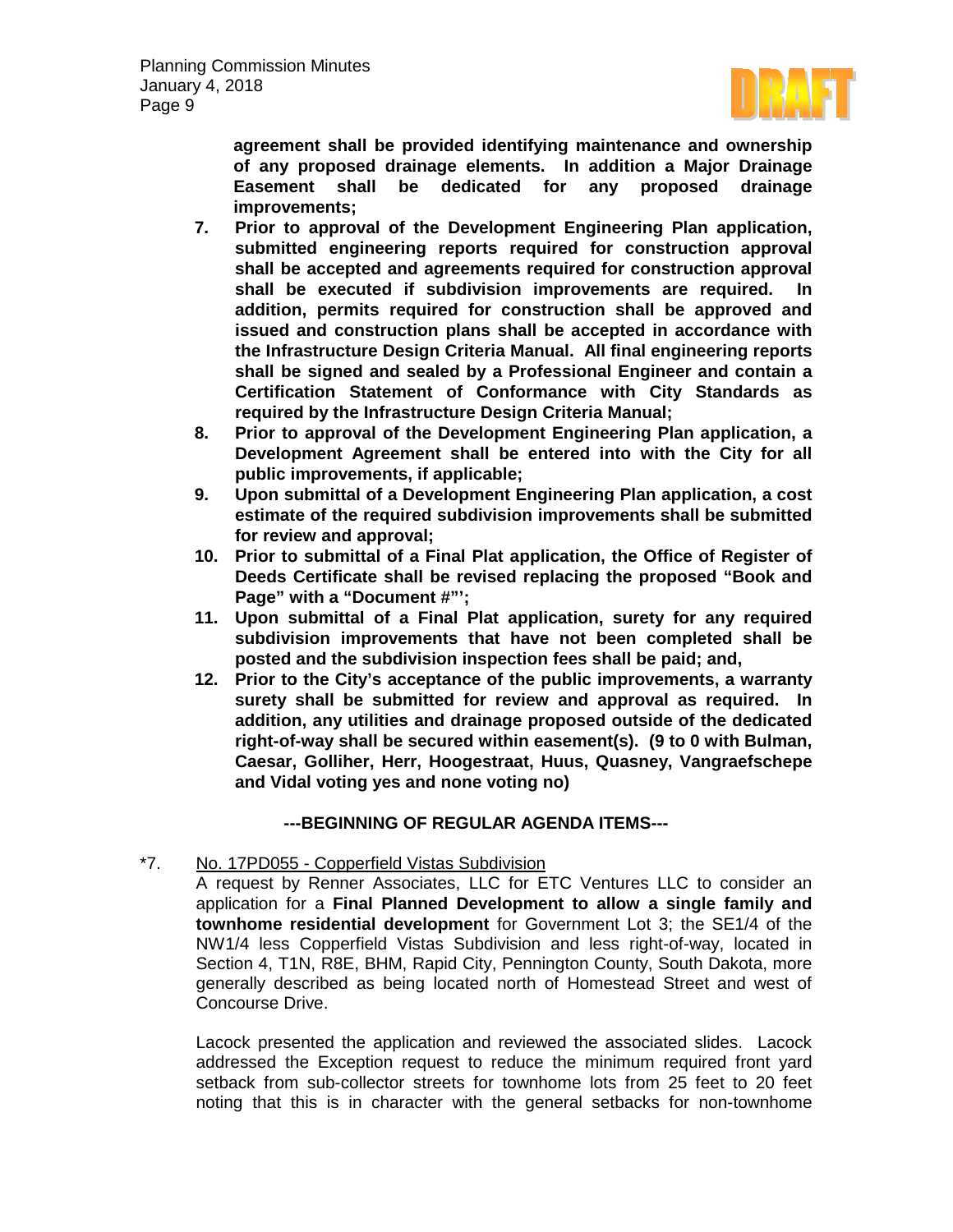

development in a residential development along sub-collector streets. Lacock presented staff's recommendation that the Exception be granted. Lacock noted that the mixture of single family and townhome residential development is in compliance with the Comprehensive Plan to provide a mix of housing options and staff recommends that the Final Planned Development to allow a single family and townhome residential development be approved.

Fisher stated that staff will be working on an ordinance amendment to address this inconsistency.

**Bulman moved, Caesar seconded and the Planning Commission unanimously approved the Final Planned Development Overlay with the following stipulations:**

- **1. An Exception is hereby granted to reduce the minimum required front yard setback from sub-collector streets for townhome lots from 25 feet to 20 feet;**
- **2. Prior to issuance of a Building Permit, a Preliminary Subdivision Plan, Development Engineering Plans, and a Final Plat shall be approved;**
- **3. Upon submittal of a Preliminary Subdivision Plan, the applicant shall revise the plans to address redlined comments and return the redlined plans to the Department of Community Development;**
- **4. Prior to issuance of a Sign Permit for the proposed subdivision sign, a sign easement shall be recorded. All signage shall be in compliance with the Sign Code. A sign permit is required for all signs;**
- **5. All provisions of the underlying zoning districts shall be met unless otherwise specifically authorized as a stipulation of this Final Planned Development or a subsequent Major Amendment to the Planned Development; and,**
- **6. The Final Planned Development Overlay shall allow for a single-family and two-unit townhome development. Any change in use that is a permitted use in the underlying zoning districts in compliance with the Parking Ordinance shall require a building permit. Any change in use that is a Conditional Use in the underlying zoning districts shall require the review and approval of a Major Amendment to the Planned Development. (9 to 0 with Bulman, Caesar, Golliher, Herr, Hoogestraat, Huus, Quasney, Vangraefschepe and Vidal voting yes and none voting no)**

*The Rapid City Planning Commission's action on this item is final unless any party appeals that decision to the Rapid City Council. All appeals must be submitted in writing to the Department of Community Planning & Development Services by close of business on the seventh full calendar day following action by the Planning Commission.*

### \*8. No. 17UR025 - Radio Towers Addition

A request by Kennedy Design Group Inc for Steve Wynia to consider an application for a **Major Amendment to a Conditional Use Permit to allow an electronic reader board sign** for Lot 1 less H1, Lot 2, the south 2.5 feet of Lot 3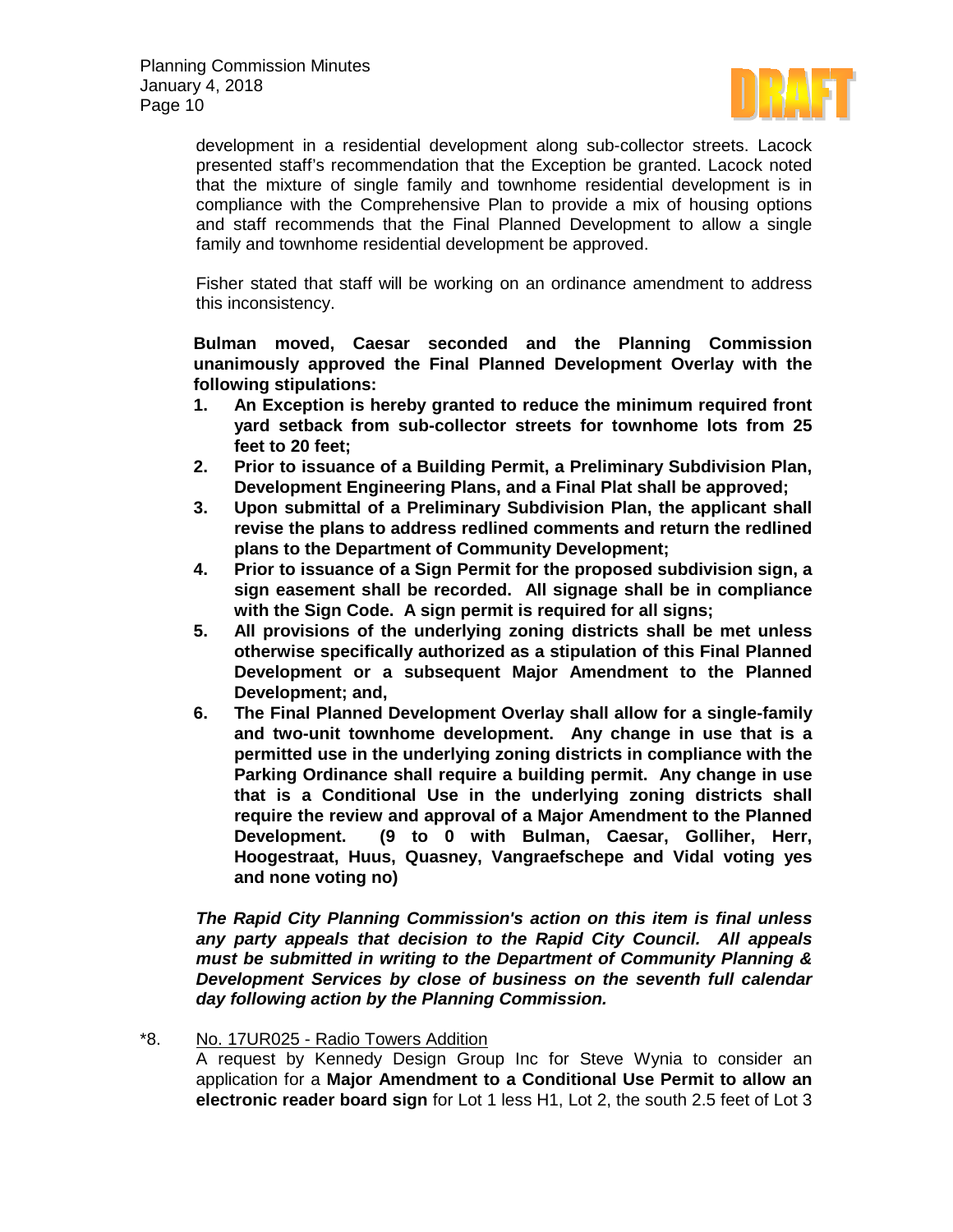

and part of the vacated alley adjacent to said lots, Block 2 of Radio Towers Addition, located in Section 6, T1N, R8E, BHM, Rapid City, Pennington County, South Dakota, more generally described as being located at 1330 E. St. Patrick Street.

Lacock presented the application and reviewed the associated slides noting that the review is solely for the electronic reader board sign. Lacock clarified that digital reader boards are allowed by Sign Code, but per Planning Commission request, those located in a Conditional Use Permits or Planned Developments have been requested to be reviewed the Planning Commission. Lacock reviewed the sign height of 25 feet with a size of 5 feet by 5 feet, double sided signage for an overall of approximately 55 square feet of signage stating that this sign is within the 45 feet height allowed for a pole sign and is within the approximately 600 square feet of signage allowed for this property. Lacock stated that staff is recommending that if Planning Commission deems the location appropriate they recommend the Major Amendment to a Conditional Use Permit to allow an electronic reader board sign be approved with stipulations noted in the Project Report.

In response to a question from Quasney regarding the lighting effect on the neighboring residences, Fisher clarified that the Sign Code requires that signs with LED light have dimmers, which will help with the effect on the adjacent residences.

In response to a question from Vangraefschepe, Fisher confirmed that the stipulations of the original Conditional Use Permit remain in effect and as such are listed as a part of this Major Amendment to the Conditional Use Permit.

**Golliher moved, Caesar seconded and the Planning Commission deemed that the location of the proposed electronic reader board sign is appropriate, and that the Major Amendment to a Conditional Use Permit to allow a digital reader board sign be approved with the following stipulations:**

- **1. The hours of operation shall be limited from 7:00 a.m. to 10:00 p.m.;**
- **2. A minimum of 21 parking spaces shall be provided with one of the spaces being ADA van accessible. All provisions of the Off-Street Parking Ordinance shall be continually met;**
- **3. The Major Amendment to a Conditional Use Permit shall allow the sign package to be expanded to allow a two-sided electronic reader board sign measuring 54 square feet in size. In particular, the electronic reader board sign shall be designed in compliance with the lighting and display standards set forth in the Rapid City Municipal Code. All signage shall comply with the requirements of the Rapid City Sign Code. An increase in size or any new electronic or LED signage shall require a Major Amendment to the Conditional Use Permit. A sign permit is required for any new signs; and,**
- **4. All uses permitted in the General Commercial District shall be permitted, contingent upon sufficient parking being provided and an**